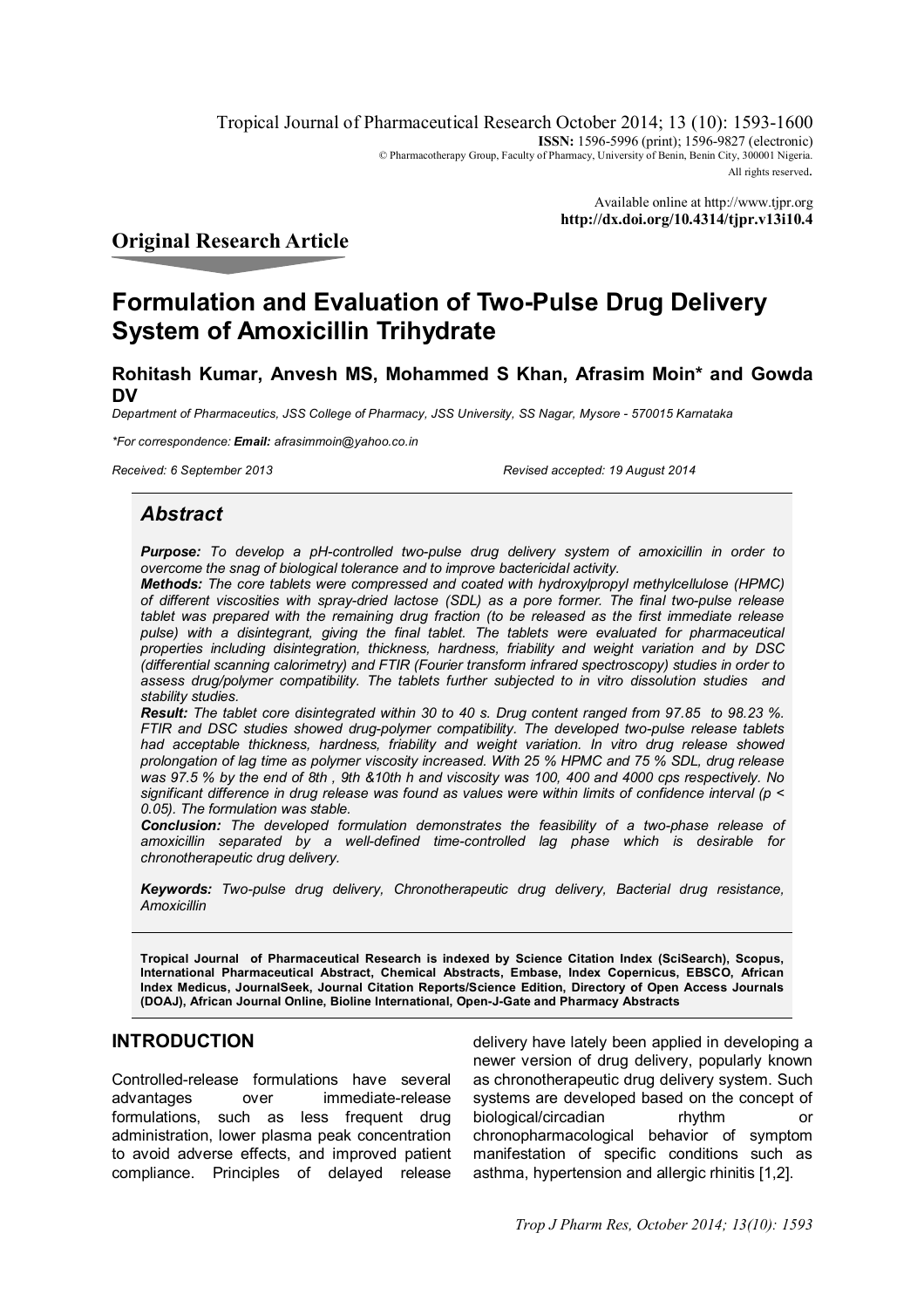Pulsatile drug delivery system (PDDS) is a type of time-controlled DDS (Drug delivery system). It may be classified as a single-unit or multiple-unit system by application of different coating systems. Multiple-unit PDDS units can be fabricated by coating multi-particulates with a pHdependent barrier membrane, then, by blending variously coated multi-particulates, the desired release profile is obtained [3]. An ideal pulsatile system is the one delivering drug in different pulses with multiple troughs in release profile and this technology is called as PULSYS technology [2]. Amoxicillin is a well-known amino penicillin commonly used in the treatment of streptococcal infections. It demonstrates good bioavailability throughout the entire GI tract and has been used to treat a variety of respiratory infections including otitis media, sinusitis, bronchitis and community-acquired pneumonia [4].

The purpose of the present study is to formulate and evaluate a two-pulse drug delivery system for amoxicillin trihydrate using a swellable polymer, such as HPMC, that would serve as a drug release barrier that results in drug release at two different times in order to minimize development of bacterial resistance as well as improve patient compliance.

## **EXPERIMENTAL**

#### **Materials**

Amoxicillin trihydrate (Zest Pharma, India), HPMC 100, 400 and 4000 cps, (Signet) Croscarmellose sodium (Ac-di-sol) (Micro labs, Kudlu, Bangalore), Sodium starch glycollate and Polyvinyl pyrollidine (Povidone k 30) (Micro labs, kudlu, Bangalore, India), Spray dried lactose (SDL) and magnesium stearate (Central Drug House, India) were used. All other reagents were of analytical grade and were used as received.

#### **Pre-formulation studies**

#### *Micromeritics*

The angle of repose of the tablet core blend, compression coating material and immediate release formulation was determined by the fixed funnel method. Loose bulk density (LBD) and tapped bulk density (TBD) were determined using a density apparatus (Serwell Instruments, Bangalore, India). Carr's index (%) and the Hausner ratio were calculated as described elsewhere [5-7].

#### *Infrared spectroscopy (FT-IR)*

Infrared spectra were taken by using KBr pellet technique using a Shimadzu FT-IR 8300 Spectrophotometer (Shimadzu, Tokyo, Japan) in the wavelength region of 4000 to 400 cm−1. The procedure consisted of dispersing a sample (drug alone or mixture of drug and excipients or formulation) in KBr and compressing into discs by applying a pressure of 5 tons for 5 min in a hydraulic press. The pellet was placed in the light path and the spectrum obtained [7].

#### *Differential scanning calorimetry (DSC)*

Differential scanning calorimetry (DSC) scans were performed using a DSC-60 (Shimadzu, Tokyo, Japan) calorimeter. The instrument comprised of a calorimeter (DSC 60), flow controller (FCL 60), thermal analyzer (TA 60) and operating software (TA 60). The samples (drug alone or mixture of drug and excipients or formulation) were heated in perforated aluminum pans under nitrogen flow (30 ml/min) at a scanning rate of 10 °C/min from 30 to 240 °C. Indium was used as a reference.

#### *Preparation of core tablets*

The granules were prepared by wet granulation method. The dry ingredients (drug + disintegrant) were passed through sieve #40 and mixed. PVP K-30 (4 % w/v) in purified water was used as a binder. The wet granules were dried at 50  $^{\circ}$ C for 4 h. The dried granules were passed through sieve #20. The resultant granules were mixed with glidant, colloidal silicon dioxide (0.5 % w/w) and finally lubricated with magnesium stearate (0.5 % w/w). Then processed granules were compressed into tablets using 9 mm standard concave punch at 10-station rotary tablet machine (Rimek mini press, Mumbai). Mean hardness of the compressed core tablets was 42 ± 0.50 N. The tablets were then stored in an airtight polyethylene bag and protected from moisture until they were coated [5].

#### **Coating to the core tablets**

9 mm diameter tablet cores were compressioncoated into 11 mm diameter tablets using various HPMC compression-coating formulations (432 mg; 108–432 mg of HPMC 100 Cps, HPMC 400 Cps and HPMC K4M, and  $0 - 324$  mg of spray dried lactose for 25–100 % HPMC polymer compression-coating). The compression-coated tablets (core:coat, 1:2) were prepared by first filling one-half (216 mg) of compression-coated powders in the die cavity, then centrally positioning the tablet core on the powder bed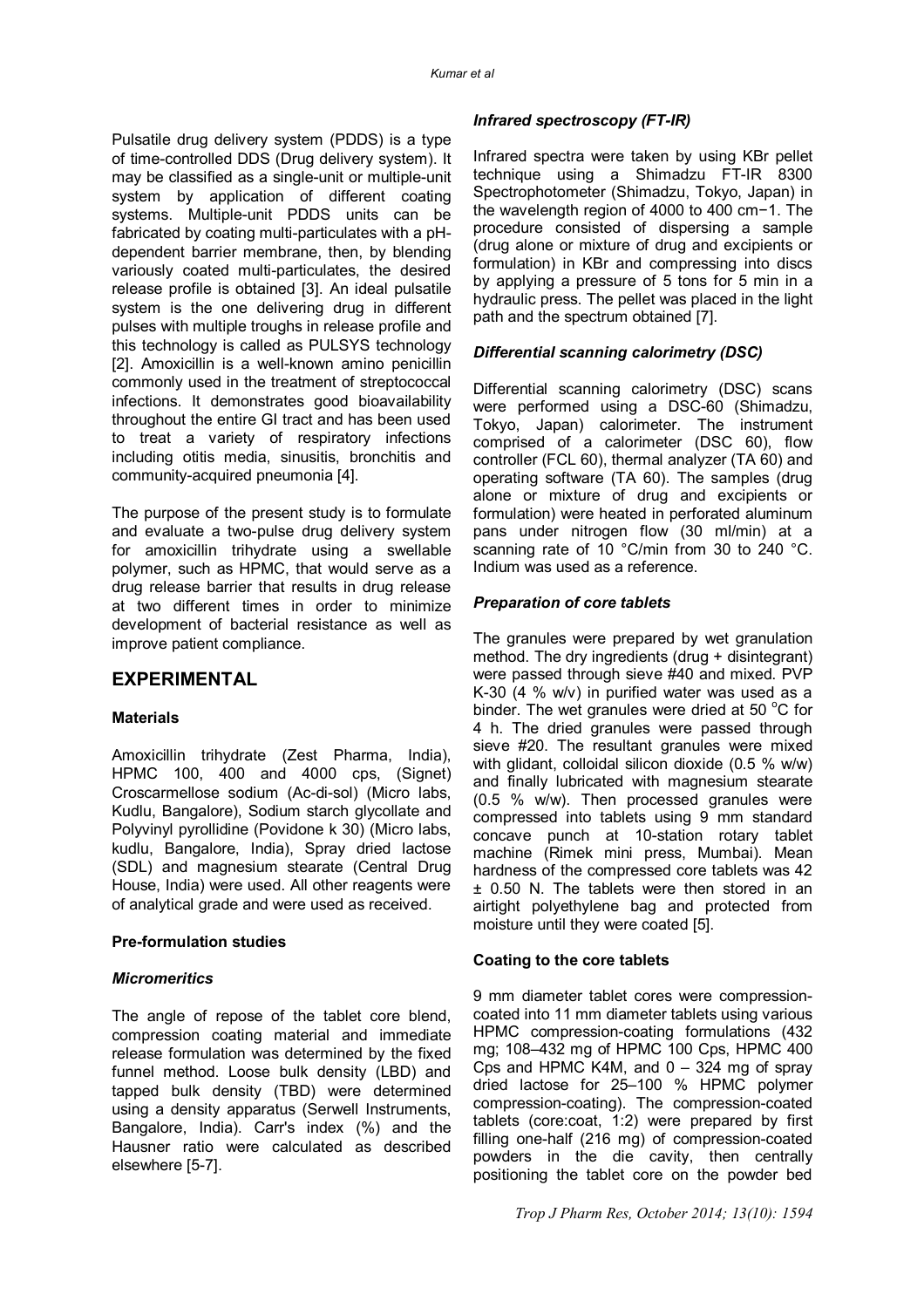followed by filling the remaining half (216 mg) of the polymer powder on top and then by compression at 145 0.5 N, as previously described [8].

#### **Optimization of lag time of two-pulse drug release system**

The desired lag time of the formulation between the two pulses was set at 2 to 4 h. The lag time of the core tablet was optimized by coating the core with different levels of the coating material (HPMC of different viscosities) and in vitro release behavior was studied

#### **Evaluation of effect of pore former concentration**

In the present study, directly compressible lactose was used as a pore former. The concentration of pore former was studied by

keeping the spray dried lactose concentration 0 to 75 % w/w in 25 to 100 % w/w HPMC concentration (Table 2).

#### **Preparation of final two-pulse release tablet**

After optimizing the core tablet and attaining the desired release profile, the final two pulse tablet was prepared in the form of an inlay tablet design. The tablet was prepared in a semi automatic manner by compression coating. The granules for final layer were prepared by wet granulation method according to the formula given in the Table 1. To prepare inlay tablet the bottom of the die cavity (12.7 mm standard concave punch) was filled with prepared granules (Table 1) and the compression coated tablet core was placed upon it. Due to pushing of the core tablet, the blend became displaced from

 **Table 1:** Formula for inner most and outer most layer of tablets

| <b>Tablet layer</b>                        | Ingredient                  | Quantity (mg per tablet) |
|--------------------------------------------|-----------------------------|--------------------------|
| Core tablet (inner layer)                  | Amoxicillin trihydrate      | 200                      |
|                                            | Ac-Di-sol $(5\%)$           | 10                       |
|                                            | Povidone K30 (2 %)          | 4                        |
|                                            | <b>Purified Water</b>       | QS                       |
|                                            | Magnesium stearate          |                          |
|                                            | Aerosil                     |                          |
|                                            | Total weight of core tablet | $216 \text{ ma}$         |
| Compression coating<br>blend (outer layer) | Amoxicillin                 | 300                      |
|                                            | Sodium starch glycolate     | 10                       |
|                                            | Povidone K30 (2 %)          | 6                        |
|                                            | <b>Purified water</b>       |                          |
|                                            | Magnesium stearate          | QS                       |
|                                            | Aerosil                     |                          |
|                                            | Amaranth                    | 0.5                      |

 *\*QS: Sufficient quantity*

 **Table 2:** Composition of barrier layer material

| <b>Tablet layer</b>                        | Ingredient                  | Quantity (mg per tablet) |
|--------------------------------------------|-----------------------------|--------------------------|
|                                            | Amoxicillin trihydrate      | 200                      |
|                                            | Ac-Di-sol $(5\%)$           | 10                       |
| Core tablet (inner layer)                  | Povidone K30 (2 %)          | 4                        |
|                                            | <b>Purified Water</b>       | QS                       |
|                                            | Magnesium stearate          |                          |
|                                            | Aerosil                     |                          |
|                                            | Total weight of core tablet | $216 \text{ ma}$         |
| Compression coating<br>blend (outer layer) | Amoxicillin                 | 300                      |
|                                            | Sodium starch glycolate     | 10                       |
|                                            | Povidone K30 (2 %)          | 6                        |
|                                            | <b>Purified water</b>       |                          |
|                                            | Magnesium stearate          | QS                       |
|                                            | Aerosil                     |                          |
|                                            | Amaranth                    | 0.5                      |

*Note: Each tablet contained 2 mg each of magnesium stearate and colloidal silicon dioxide; total weight of each tablet was designed to be 436 mg*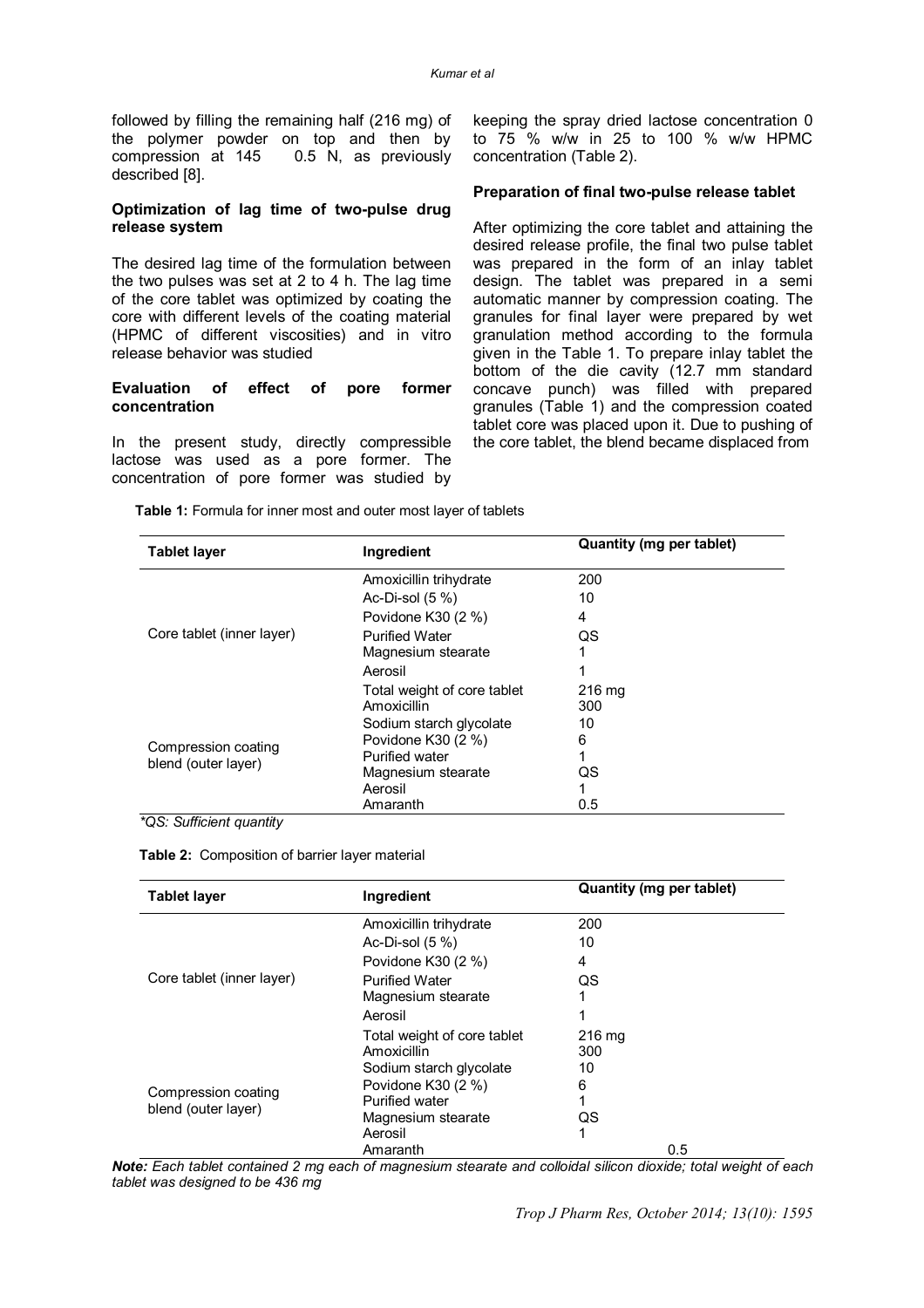the bottom and rearranged in the clearance between the core tablet and die wall, resulting in coverage of the core tablets from all sides, except for the top surface [2]. The hardness of the final tablet was kept at  $190 \pm 0.5$  N. The pattern of tablet cleavage during the hardness test was monitored. The tablet cleaved from the centre without separation of the core and the surrounding layer. Polymer coating over the core for the two pulse design by compression machine was done because high polymer loading was not possible with pan coating and small amount of polymer was not sufficient to delay drug release for 3 to 4 h. A full compression coat (complete coating from all sides) for the polymer coated core could have been applied with the final drug fraction (instead of coating the core partially/incompletely). This was not done to provide patient compliance by avoiding bigger size of the tablets. The prepared inlay tablet is being a combination of an immediate release and delayed release component.

#### *In vitro* **release studies**

*In vitro* drug release studies were performed by using a USP reciprocating dissolution test apparatus (USP apparatus  $3, 37 \pm 0.5$  °C) in pH 1.2 hydrochloric acid buffer (300 ml) for 2 h as the average gastric emptying time. Then, the dissolution medium was replaced with a pH 6.8 phosphate buffer and dissolution studies was carried out till complete drug release was obtained. The amount of drug released from the tablets at different time intervals was determined spectrophotometrically at 237 nm (Shimadzu UV-1208). All experiments are done in triplicate.

 **Table 3:** Micromeritic properties of barrier layer material

#### **Stability studies**

Optimized formulation was selected to assess the stability as per ICH guidelines. Optimized formulation was sealed in aluminum foil coated inside with polyethylene and kept inside stability chamber maintained at  $40 \pm 2$  °C and  $75 \pm 5$  % RH for 3 months. The samples were analyzed for drug content and in vitro dissolution at the end of the period.

#### **Statistical analysis**

A one–way ANOVA with Tukey's post hoc test was used to analyze the dissolution data obtained for each batch of formulation in order to compare the rate of drug release from the matrix tablets. Confidence limit was set at 95 %.

## **RESULTS**

#### **Micromeritic properties**

The results of micromeritic properties are presented in Table 3. Values for angle of repose 20–30 ° generally indicate good flow property. A Hausner ratio of less than 1.25 and Carr's index of 12–16 % also indicates good flow [6]. Granules prepared for immediate release and outer layer showed good flowability. Angle of repose was within the 25 to 26, Carr's index was found 12 to 15 % and Hausner ratio was found 1.14 to 1.16.

#### **Drug–excipient compatibility**

The absorption peak of the drug with tertiary -OH groups exhibited a broad peak around 3300 cm-1

| <b>Batch</b><br>code                               | Angle of repose $(\theta)$<br>Mean $\pm$ SD*             | Carr's index (CI)<br>Mean $\pm$ SD*                      | Hausner's ratio (HR)<br>Mean $\pm$ SD <sup>*</sup>      |
|----------------------------------------------------|----------------------------------------------------------|----------------------------------------------------------|---------------------------------------------------------|
| C <sub>1</sub>                                     | $28.04 \pm 0.28$                                         | $13.07 \pm 0.38$                                         | $1.137 \pm 0.28$                                        |
| C <sub>2</sub>                                     | $29.17 \pm 0.18$                                         | $14.01 \pm 0.22$                                         | $1.161 \pm 0.32$                                        |
| C <sub>3</sub><br>C <sub>4</sub><br>C <sub>5</sub> | $30.25 \pm 0.21$<br>$31.01 \pm 0.23$<br>$25.25 \pm 0.19$ | $16.34 \pm 0.16$<br>$17.69 \pm 0.38$<br>$12.20 \pm 0.29$ | $1.195 \pm 0.21$<br>$1.200 \pm 0.28$<br>$1.13 \pm 0.18$ |
| C <sub>6</sub>                                     | $26.23 \pm 0.18$                                         | $14.0 \pm 0.25$                                          | $1.15 \pm 0.24$                                         |
| C <sub>7</sub>                                     | $30.15 \pm 0.11$                                         | $15.88 \pm 0.35$                                         | $1.19 \pm 0.23$                                         |
| C <sub>8</sub>                                     | $31.45 \pm 0.32$                                         | $16.0 \pm 0.32$                                          | $1.21 \pm 0.25$                                         |
| C <sub>9</sub><br>C10                              | $25.6 \pm 0.28$<br>$27.1 \pm 0.25$                       | $13.91 \pm 0.13$<br>$14.05 \pm 0.17$                     | $1.135 \pm 0.16$<br>$1.157 \pm 0.17$                    |
| C <sub>11</sub>                                    | $30.7 \pm 0.23$                                          | $15.91 \pm 0.23$                                         | $1.189 \pm 0.14$                                        |
| C <sub>12</sub>                                    | $32.4 \pm 0.26$                                          | $16.6 \pm 0.18$                                          | $1.20 \pm 0.19$                                         |

 *\*SD = standard deviation, n=3*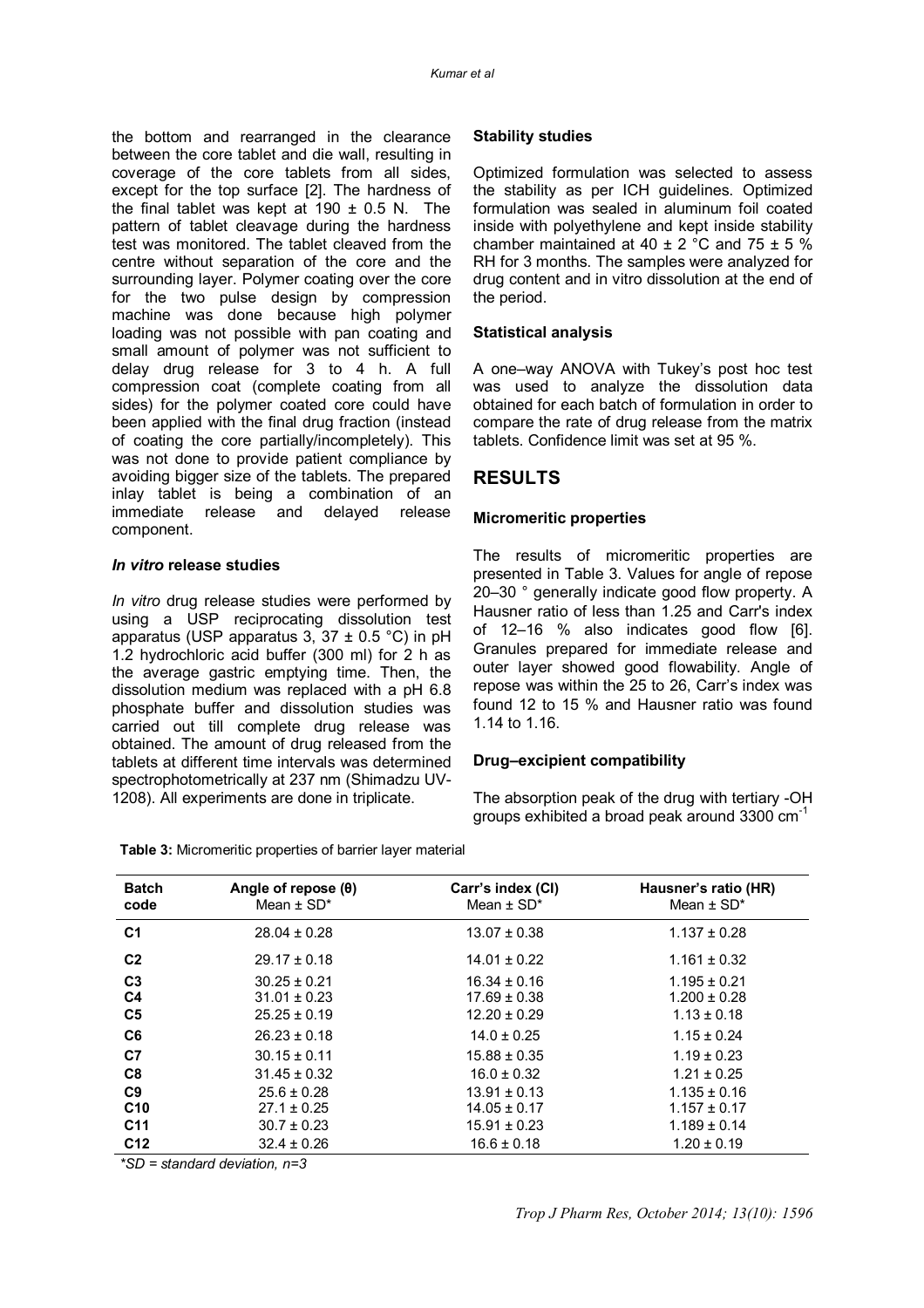and a C=O group which is in the form of a lactum ring, exhibited a strong peak near 1770 cm<sup>-1</sup>. The aromatic C-H peaks are also observed around 1500  $cm^{-1}$  as shown in Figure 1. From the results obtained for drug-excipient compatibility study, it is found that the drug is compatible with the respective excipients under evaluation based on physical observation. So the chosen excipients could be used in the formulation trials.

#### **Thermal characteristics**

The DSC thermograms of one of the formulations and pure amoxicillin showed endothermic peaks at 294.4 and 298.9 °C, respectively, corresponding to amoxicillin (Figure 2).

Disintegration test showed that core tablets disintegrated within 30 to 40 s. Drug content was 97.85 to 98.23 %. All tablet cores (without compression-coating) resulted in complete drug release within 15 min (data not shown).

#### **Polymer coating to the core tablets**

The core tablets were coated with vaying viscosities of HPMC (100, 400 and 4000 cps) with a pore former (spray dried lactose) using compression-coating techniques. In vitro release data are shown in Figure 3. The hardness of the coated tablets was kept in the range of 140 to 150 N.



**Figure 1:** FTIR spectra of (a) pure drug and (b) formulation (C4)



**Figure 2: DSC thermograms of pure drug (a) and formulation (C4)**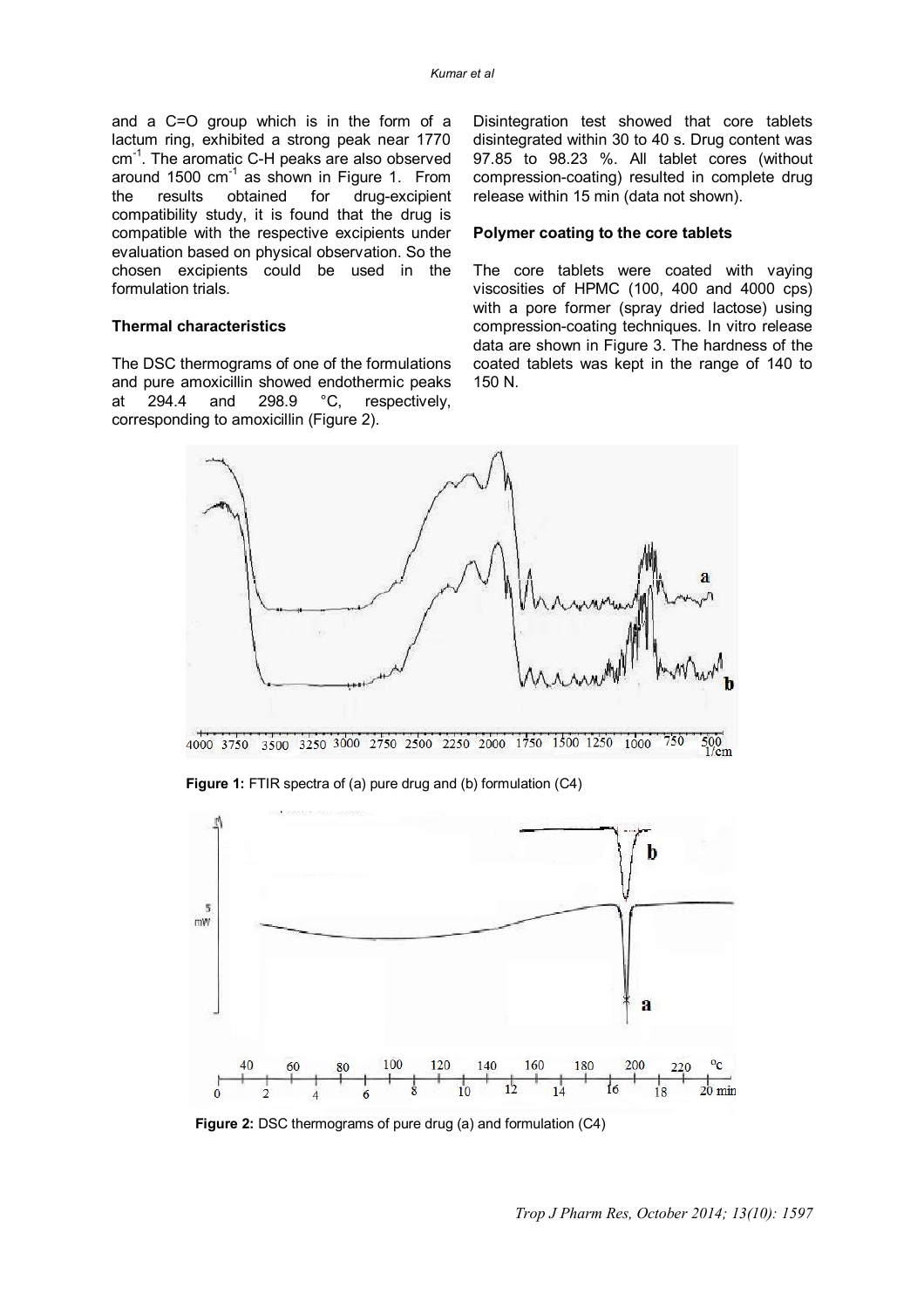*Kumar et al*



**Figure 3:** Effect of HPMC-type and amount of spray dried lactose (25 % HPMC to 75 % SDL) on drug release from HPMC compression-coated tablets (core:coat, 1:2, 9mm tablet cores in 11mm compression-coated tablets) (A) HPMC 25 % and 75 % SDL, (B) HPMC 50 % and 50 % SDL, (C) HPMC 75 % and 25 % SDL, (D) HPMC 100 % and 0 % SDL

#### **Effect of barrier layer**

The lag-time and the release rate was controlled by varying the composition (ratio HPMC/spray dried lactose) and the amount of the polymer (HPMC) in compression-coating as to polymer concentration was increased from 25 to 100 %. This resulted in increase in the lag time as the polymer composition is increased, swelling increase and fluid penetration decrease as a result more lag time for second pulse release.

#### **Final two-pulse release tablets**

Based on these in vitro release studies, tablets which gave lag time in the range of 2-4 h, were selected for final two pulse release inlay tablets. Out of 12, formulations C1, C5, & C9 were selected for final two pulse release inlay tablets (Figure 4). The results of the evaluation of final<br>inlay tablets for various parameters like inlay tablets for various parameters like thickness, hardness, and friability as pre specified limit is shown in Table 4.

 **Table 4:** Evaluation parameter for final two pulse release tablets

| Batch<br>code  | <b>Weight variation</b> | Hardness (N) (Mean $\pm$<br>SD*) | Friability (%)<br>(Mean $\pm$ SD*) |
|----------------|-------------------------|----------------------------------|------------------------------------|
| C <sub>1</sub> | Pass                    | $185 \pm 0.23$                   | $0.42 \pm 0.115$                   |
| C <sub>5</sub> | Pass                    | $187 + 0.32$                     | $0.44 \pm 0.15$                    |
| C <sub>9</sub> | Pass                    | 186± 0.27                        | $0.46 \pm 0.2$                     |

 *\*SD = standard Deviation, n=3*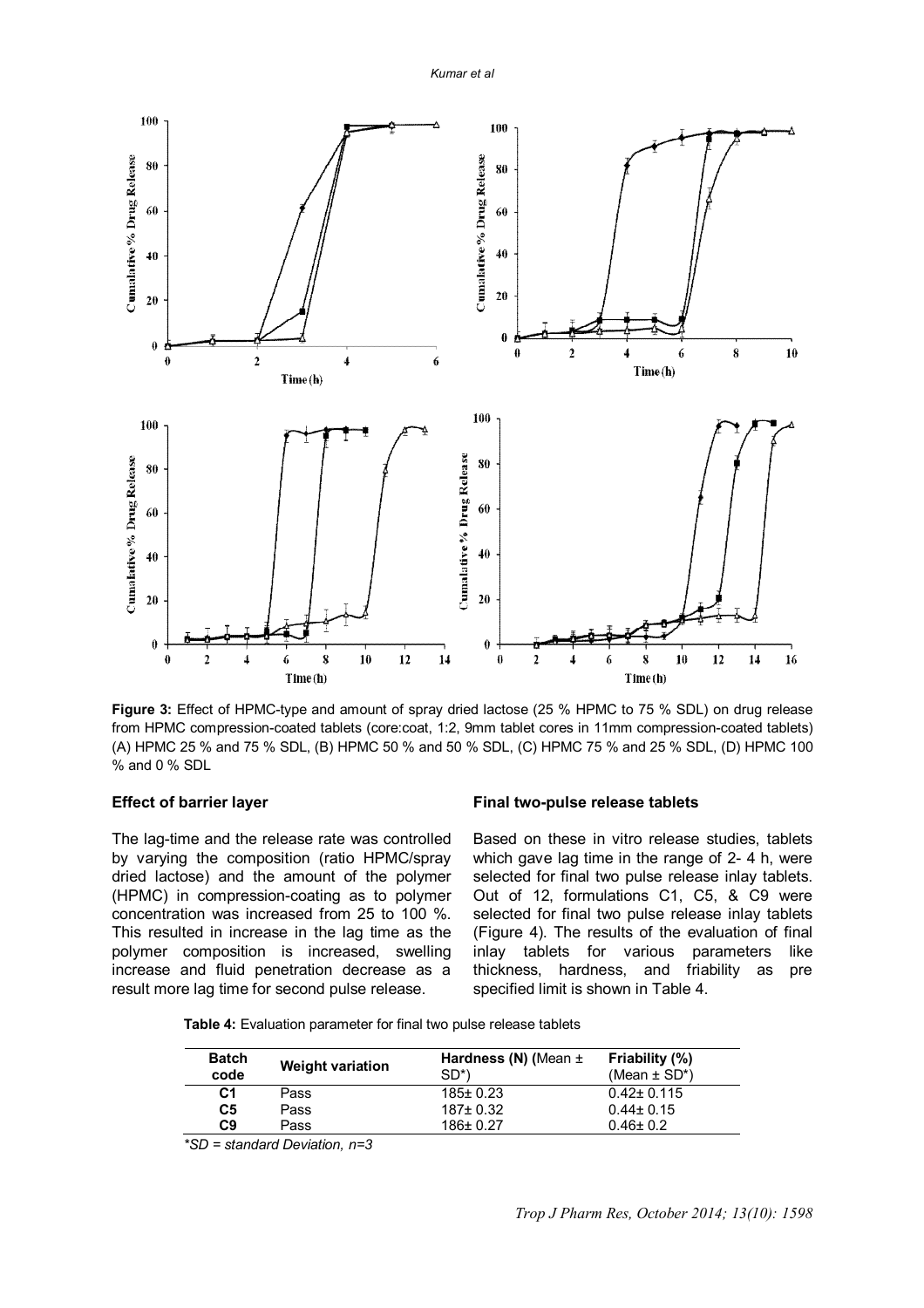

**Figure 4:** Drug release from two-pulse tablets. from **C1,C5** and **C9**: **C1** ( -♦- HPMC 25% 100cps), **C2** (-■- HPMC 25% 400 cps) ,**C3** ( -∆- HPMC 25% 4000cps)

## **DISCUSSION**

For direct compression of materials, it is required to possess good flow and compacting properties. Blend for compression coating (barrier layer) showed good flowability shown in Table 3, which were prepared by direct compression method.

Drug excipients interaction studies by FT-IR spectroscopy revealed characteristic absorption peaks of formulations as shown in Figure 1 and the results suggested that the drug is compatible with the respective excipients used, under evaluation based on physical observation. So the chosen excipients could be used in the formulation trials. The DSC endothermic peaks for the pure drug and the drug in the test formulation showed only a negligible shift in their positions with some peak broadening in the latter. Thus, the likelihood of any chemical interaction between the drug and the polymers used can be ruled out.

The HPMC compression-coated tablets hydrated and swelled around the drug cores. Depending on solubility, drugs are released from HPMC matrix either through diffusion or erosion of the gelled HPMC matrix [9]. In contrast, increasing the viscosity grade (molecular weight) of HPMC in the compression-coating did not affect the release of the drug. The initial release phase was the same with the different HPMC grades because of a release mechanism of diffusion through the gel. The lower viscosity grade HPMC 100 cps eroded faster and thus resulted in an earlier completeness in release. Lag time was pre-determined as 3 to 4 h. The rationale of getting the desired lag time of 3 to 4 h is that designed two pulse tablets are given three times a day (every 8 h). Hence the first pulse is

immediate release like the conventional release profile and the expected time to release the drug is about 1.5 h (300 mg, the first dose to maintain the plasma drug concentration up to MIC and before the concentration falls below MIC); the next pulse of drug release (lag time, 3 to 4 h) would be complete in 1.5 h (200 mg) and will maintain drug concentration for another 2 h. Therefore, the overall time to accomplish the drug release for one tablet is  $(1.5 + 3 + 1.5 + 2)$ . i.e., 8 h.

Due to pushing of the core tablet, the blend became displaced from the bottom and rearranged in the clearance between the core tablet and die wall, resulting in coverage of the core tablets from all sides, except for the top surface [2]. The hardness of the final tablet was kept at  $90 \pm 0.5$  N. The pattern of tablet cleavage during the hardness test was monitored. The tablet cleaved from the centre without separation of the core and the surrounding layer. Drug dose was divided into two parts: core tablet (200 mg), compression coating blend (300 mg). Polymer coating over the core for the two pulse design by compression machine was done because high polymer loading was not possible with pan coating and small amount of polymer was not sufficient to delay drug release for 3 to 4 h. A full compression coat (complete coating from all sides) for the polymer coated core could have been applied with the final drug fraction (instead of coating the core partially/incompletely). This was not done to provide patient compliance by avoiding bigger size of the tablets. The prepared inlay tablet is being a combination of an immediate release and component.

*In vitro* release studies of two pulse release inlay tablet showed that the outer layer of the tablet constitutes the first pulse, which released the drug in the stomach within 1 h; the second pulse gave delayed release after a preset lag time of 2 to 4 h in phosphate buffer. All the 3 formulations C1, C5 and C9 exhibited the complete drug release up to 7th hour. An evident decrease in the lag phase and a corresponding increase in the drug release were observed with increasing concentrations of SDL (O to 75 % w/w) in the compression coating material. This is attributed to the fact that SDL formed fine pores/channels over the tablet surface on contact with water and hence early exit of the drug from the channels might be possible at higher concentration. Outer layer of the tablet constitutes the first pulse, which simulates drug release in the stomach (first 1 h); the second pulse gave delayed release after a preset lag time of 2 to 4 h in phosphate buffer to simulate intestinal release.